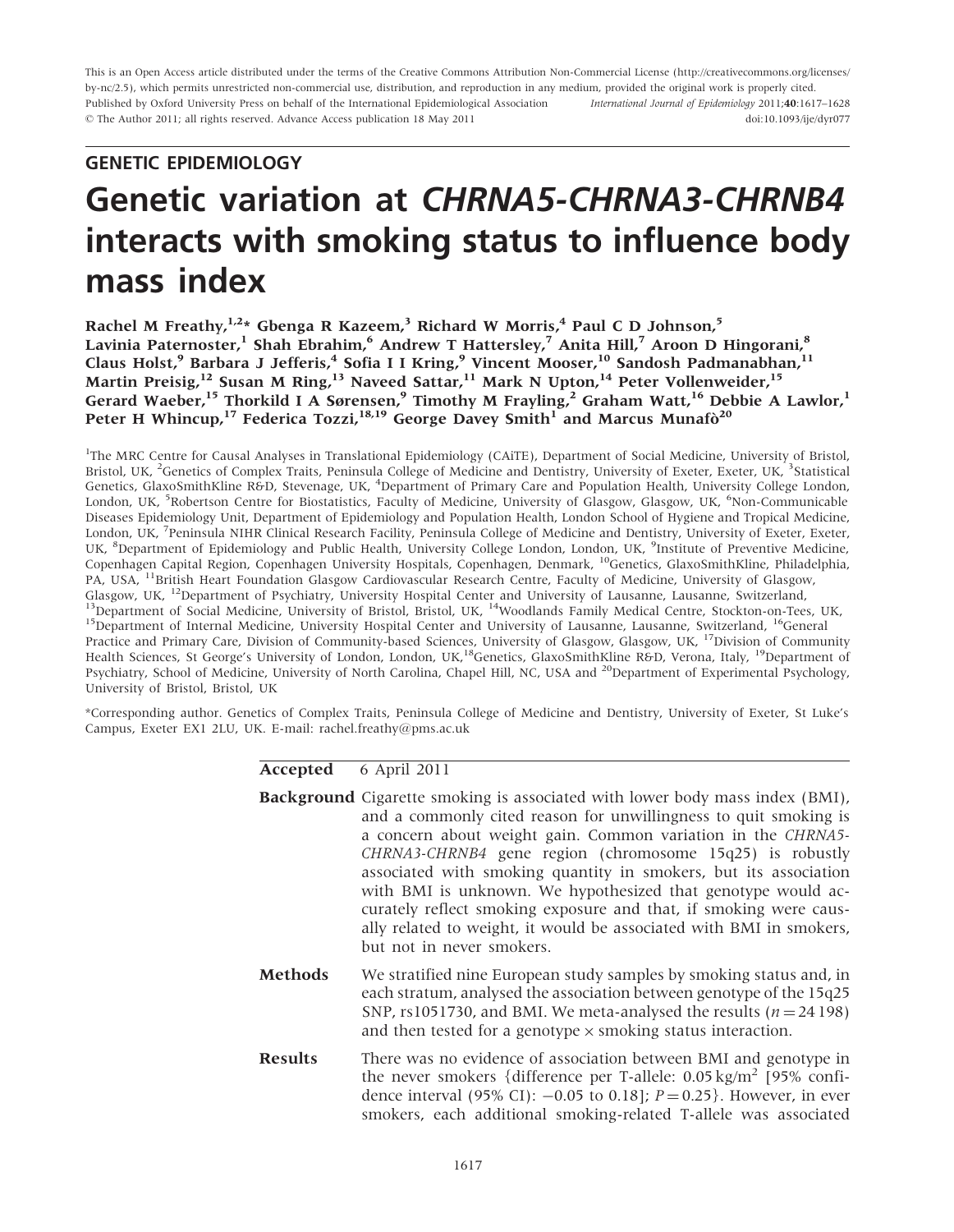with a 0.23 kg/m<sup>2</sup> (95% CI: 0.13–0.31) lower BMI ( $P = 8 \times 10^{-6}$ ). The effect size was larger in current  $[0.33 \text{ kg/m}^2$  lower BMI per T-allele (95% CI: 0.18–0.48);  $P = 6 \times 10^{-5}$ ], than in former smokers [0.16 kg/m<sup>2</sup> (95% CI: 0.03–0.29);  $P = 0.01$ ]. There was strong evidence of genotype  $\times$  smoking interaction (P = 0.0001).

Conclusions Smoking status modifies the association between the 15q25 variant and BMI, which strengthens evidence that smoking exposure is causally associated with reduced BMI. Smoking cessation initiatives might be more successful if they include support to maintain a healthy BMI.

Keywords Smoking, BMI, SNP, genetic association, interaction

# Introduction

Cigarette smoking is a major preventable cause of death and disease.<sup>1</sup> However, while the majority of smokers report a willingness to quit, only a relatively small proportion attempt to do so in any given year.<sup>2</sup> One reason commonly cited for being unwilling to stop smoking is a concern about weight gain following cessation, $3$  and weight gain following smoking cessation has also been associated with an increased risk of smoking relapse.<sup>4</sup>

There is a general consensus that smoking cessation does lead to some degree of weight gain. There is substantial evidence from experimental studies indicating that cigarette smoking exerts an appetitesuppressant effect, $5$  and it has long been recognized that cigarette smoking is employed as a means of weight control, particularly by women,<sup>6</sup> possibly mediated via a lowering of the body weight set point following chronic nicotine use.<sup>7</sup> Epidemiological evidence consistently shows that smokers have a lower body mass index (BMI) than non-smokers,<sup>8,9</sup> but whether smoking exposure is causal to lower BMI is unclear.

Recently, a number of genome-wide association (GWA) studies have provided robust evidence that genetic variation at the CHRNA5-CHRNA3-CHRNB4 locus on chromosome 15q25 is associated with quantity of smoking $10-16$  in those who smoke. Each additional copy of the T-allele of the single-nucleotide polymorphism (SNP), rs1051730, is associated with an increase in smoking quantity of about one cigarette per day.<sup>10</sup> However, the similarity of allele frequency between ever and never smokers does not support association of this variant with smoking initiation.<sup>10</sup> The rs1051730 SNP lies within the nicotinic acetylcholine receptor-a 3 subunit gene (CHRNA3), but is in linkage disequilibrium with a large number of other SNPs across CHRNA3, CHRNA5 and CHRNB4. The functional variant at the 15q25 locus is not known. The minor allele of the mis-sense polymorphism, D398N (rs16969968), in CHRNA5, conferred a reduced response to a nicotinic

agonist in vitro.<sup>17</sup> However, a recent study, which used data from the 1000 Genomes Project to impute virtually all common variants in the region, showed that rs55853698, in the 5'-untranslated region of CHRNA5, was the most strongly associated SNP.<sup>14</sup> Both rs16969968 and rs55853698 are highly correlated with rs1051730 in Europeans (all pairwise  $r^2 > 0.96$ ).<sup>14</sup>

The association between variation at the 15q25 locus and BMI is not known. Since genotypes are (i) assigned at conception and (ii) not generally associated with the wide range of environmental characteristics that confound conventional epidemiological association studies, $18$  genetic variation at 15q25 should serve as an unconfounded measure of smoking exposure in smokers, unbiased by reverse causality. If cigarette smoking is causally associated with lower BMI, we would expect the allele that predisposes to heavier smoking to be associated with a lower BMI in those who smoke, but not in those who have never smoked. This would constitute a gene  $\times$  environment interaction, and would provide strong evidence of causality.<sup>19</sup> To investigate this, we performed a meta-analysis  $(n = 24198 \text{ participants}; k = 9 \text{ study})$ samples) to examine the association between the rs1051730 variant and BMI. We stratified our analyses by smoking status, and tested for a geno $type \times$  smoking status interaction.

# Methods

## Study participants

We analysed data on a total of 24 198 participants from nine study samples. All participants gave informed consent and ethical approval was obtained from the relevant local review committees. In each study, BMI was calculated as weight (kg) divided by height squared  $(m^2)$ .

## The Avon Longitudinal Study of Parents and Children

This is a prospective study, which recruited pregnant women from Bristol, UK, with expected delivery dates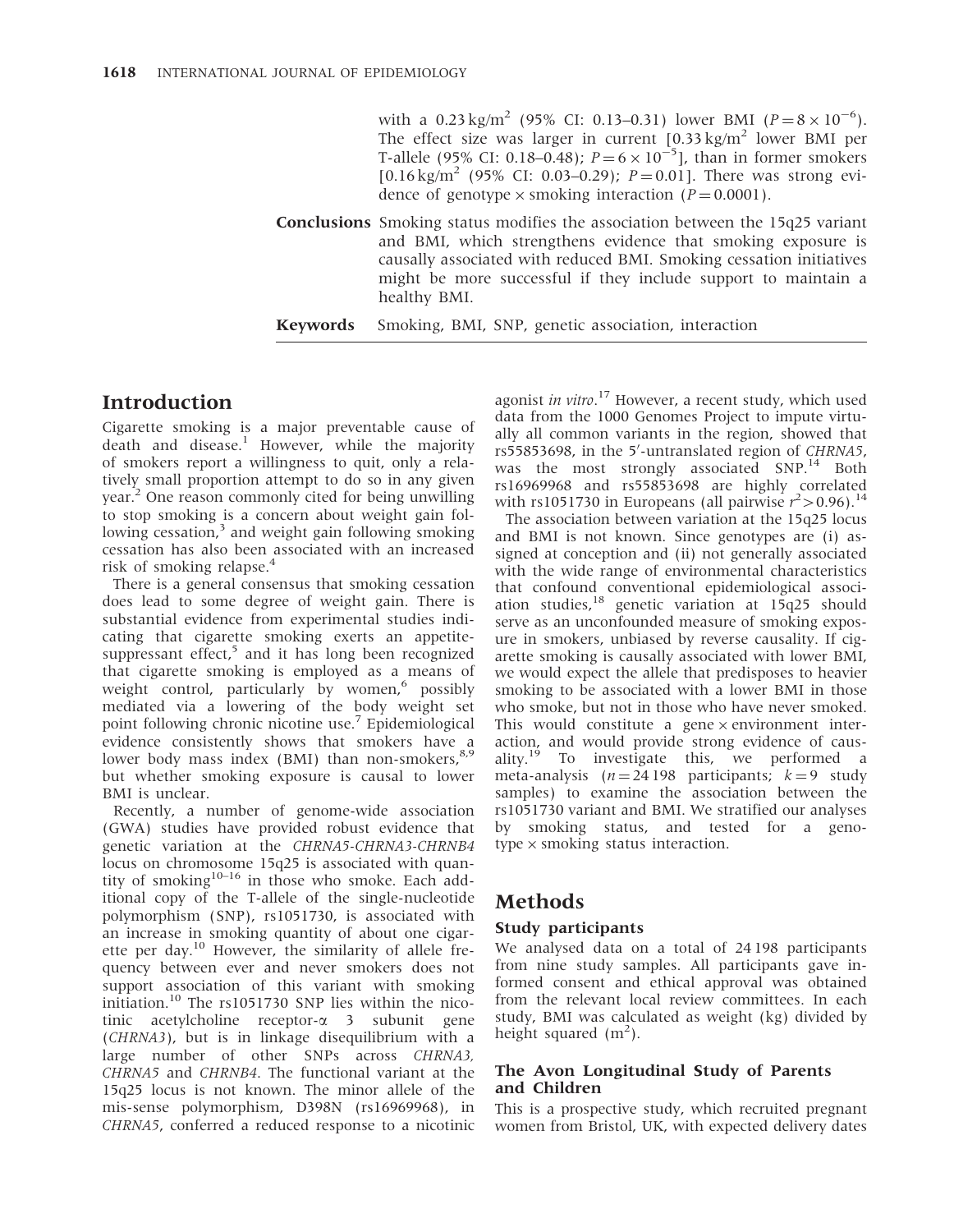between April 1991 and December 1992. Ethical approval was obtained from the Avon Longitudinal Study of Parents and Children  $(ALSPAC)^{20}$  Law and Ethics Committee in addition to the local review committee. Data collection on smoking behaviour have been described previously.<sup>21</sup> Women were grouped as never smokers, former smokers or current smokers on the basis of a questionnaire administered in the 18th week of gestation. The latter two categories were combined in analyses that compared strata of never with ever smokers. Pre-pregnancy BMI was calculated from self-reported pre-pregnancy weight and height. We included a total of 6148 women of European ancestry, with rs1051730 genotype, BMI and smoking data available.

#### The British Regional Heart Study

The study recruited 7735 men aged 40–59 years in 1978–80; full details are reported elsewhere.<sup>22</sup> Men were recruited from 24 medium-sized British towns; at that time, very few eligible subjects were of non-European ancestry. Twenty years later, when aged 60–79 years,  $n = 4252$  participants were re-measured and provided a whole-blood sample from which DNA was extracted. The physical examination included weight and height. Height without shoes and weight in trousers and socks were measured, to the nearest millimetre and 0.1 kg, respectively. Participants were asked whether they had ever smoked cigarettes regularly and, if yes, whether they smoked cigarettes now; from these two questions, we defined current smokers, former smokers and never smokers. Cotinine was assayed by a widely applied gas chromatographic method with a detection limit of  $0.1$  ng/ml.<sup>23</sup> Regular internal quality controls were run to ensure comparability and reliability of results over time. For non-smokers, cotinine levels were further defined using a liquid chromatography tandem mass spectrometry (LC–MS/MS) assay with a lower limit of detection of 0.02 ng/ml and with a limit of quantification of 0.1 ng/ml. Cotinine values at the limit of quantification (0.1 ng/ml) were assigned a value of 0.05 ng/ml. Further details of the assay can be obtained from abslabs@biopark.org.uk. In the current analyses, we included 3870 participants with rs1051730 genotype, BMI and smoking data available.

#### The British Women's Heart and Health Study

The study randomly selected and recruited 4286 women aged 60–79 years, from 23 British towns, between 1999 and 2001. The women were interviewed, examined, completed medical questionnaires and had detailed reviews of their medical records. Full selection and baseline measurement details of the study, including measurement of height and weight (assessed without shoes and in light clothing to the nearest millimetre and 0.1 kg, respectively), have been previously reported.<sup>24,25</sup> Smoking history (never, former and current, including the amount

and details of starting and quitting) were self-reported at baseline, either at the research nurse interview or in the mailed questionnaires. Serum samples collected at baseline were assayed for cotinine levels in exactly the same way as in the British Regional Heart Study (BRHS).<sup>23</sup> After excluding participants of known non-White ethnicity, or who had missing rs1051730 genotype, smoking or BMI data, there were 3634 women available for analysis.

#### The CoLaus Study

This is a population-based study of 6188 individuals, aged 35–75 years, randomly selected from the list of residents in Lausanne, Switzerland, between 2003 and 2006.26 Risk factors for cardiovascular diseases were assessed and DNA and plasma samples were collected for the study of genetic variants and biomarkers. Between 2004 and 2008, all 35- to 66-year-old individuals of the CoLaus sample were invited to participate in a psychiatric sub-study (PsyCoLaus).<sup>27</sup> Detailed descriptions of recruitment procedures and assessments have been provided previously.<sup>26,27</sup> The physical assessment within the CoLaus study included measurement of body weight and height, from which BMI was calculated. Ever smokers were those who had smoked regularly at some point in their life. Of these, individuals who smoked at least one cigarette daily at the time of interview were classified as current smokers, whereas the rest were classified as former smokers. For the purpose of genetic analysis, only individuals with European origin were included  $(n = 5692)$ , and of these, a total of 5426 participants had the genotype and phenotype data necessary for inclusion in the current study.

## The Exeter Family Study of Childhood Health

This is a prospective study of children born between 2000 and 2004, and their parents, from a geographically defined region of Exeter, UK.<sup>28</sup> Data collection on smoking behaviour have been described previously.<sup>21</sup> In the current study, we included 811 pregnant women and 762 men of European ancestry. We grouped them as never, former or current smokers on the basis of questionnaire data collected during the 28th week of gestation. Height and weight were measured at that time by research midwives and used to calculate BMI. Since women were pregnant at the time of data collection, we analysed men and women separately in the current study. For the women-only analysis, we used pre-pregnancy BMI (calculated from self-reported pre-pregnancy weight).

#### The Danish GOYA Male Study

Among 362 200 Caucasian men examined at the mean age of 20 years at the draft boards in Copenhagen and its surroundings during 1943–77, a randomly selected control group of 1 in every 100 men ( $n = 3601$ ) and all obese men  $(n = 1930)$  were manually identified.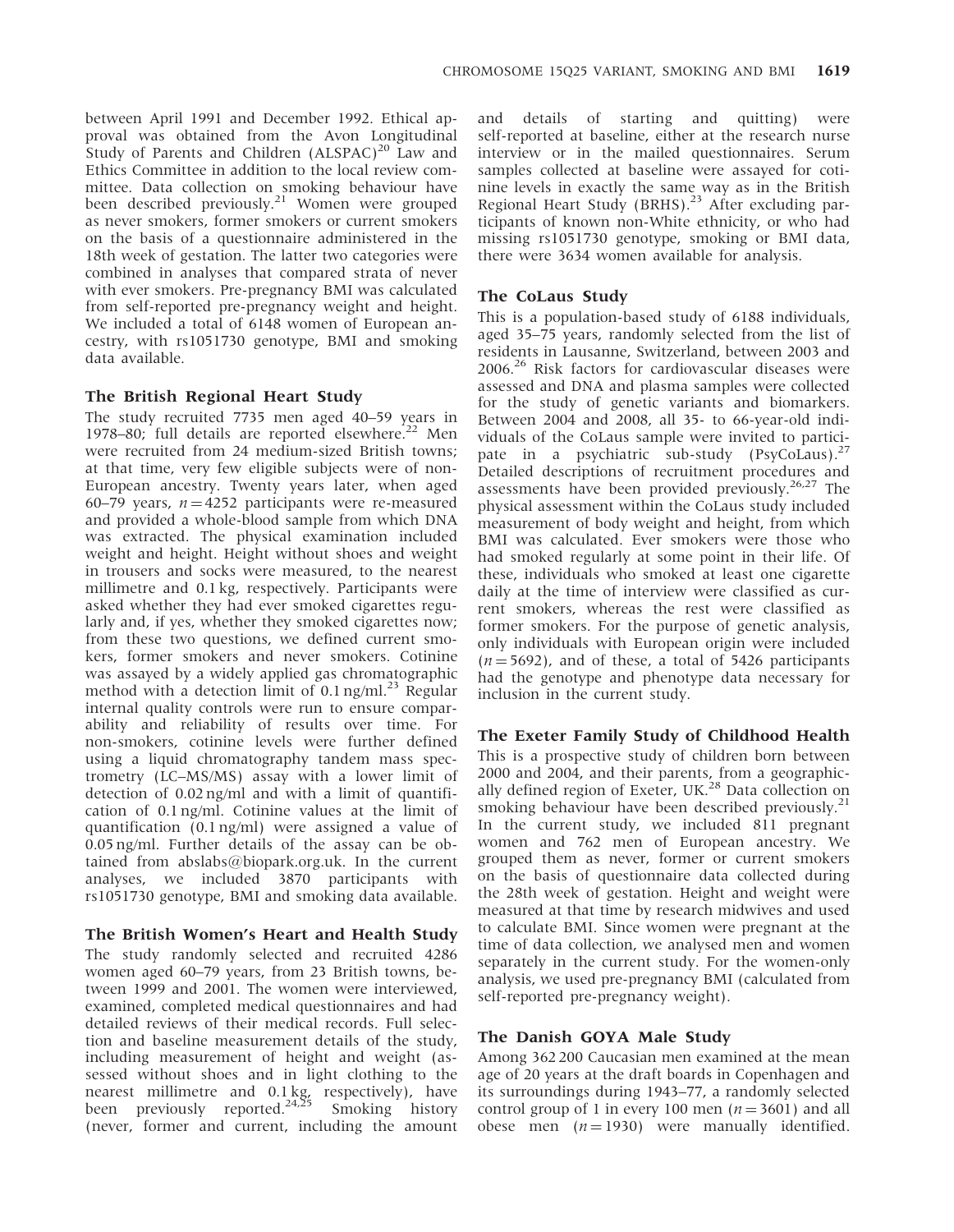Obesity was defined as 35% overweight relative to a local standard in use at the time, and this corresponds to a BMI  $\geq 31.0 \text{ kg/m}^2$ , which proved to be above the 99th percentile. All obese men and half of the random sample, still living in the region, were invited to a follow-up survey in 1992–94 at the mean age of 46 years. The criteria for invitation to the follow-up surveys and the participation have been described previously.<sup>29–31</sup> A total of 1441 men (661 obese and  $\overline{780}$ randomly selected) were included in the present study with BMI, smoking status and rs1051730 genotype data available.

# The MIDSPAN Family Study

This is one of the four MIDSPAN population cohort studies based in Scotland.<sup>32</sup> The three original studies took place between 1964 and 1976. Twenty years later, in 1996, the next generation was studied when offspring of couples in the original Renfrew/ Paisley Study were recruited into the Family Study. This latter group is the subject of the present analysis. The offspring were ascertained (by self-report) to be from full-sibling families with no step children, adoptees or half-siblings. All were White and living in the west of Scotland. Details of the study have been described previously.<sup>33</sup> Standing height was measured without shoes. A single measurement (to the nearest 1 mm) was made after participants inhaled and stretched to reach their maximum height. Weight was measured to the nearest 0.1 kg without shoes and wearing indoor clothes. Data on smoking habit (never, current or former) were collected via questionnaires completed by the participants. Serum samples were assayed for cotinine at ABS Laboratories Ltd, London, UK. For smokers and non-smokers, capillary column gas–liquid chromatography with a nitrogen detector was used. The lower limit of detection was  $0.1$  ng/ml.<sup>23</sup> In the current analyses, we included 2106 individuals of European ancestry with rs1051730 genotype, BMI and smoking data available.

# Genotyping

The genotyping of the rs1051730 variant in the ALSPAC and The Exeter Family Study of Childhood Health (EFSOCH) studies has been described previously.<sup>21</sup> In the British Women's Heart and Health Study (BWHHS) and BRHS studies, genotyping of rs1051730 was performed by KBioscience [\(http://](http://www.kbioscience.co.uk) [www.kbioscience.co.uk\)](http://www.kbioscience.co.uk), using KASPar chemistry, which is a competitive allele-specific PCR SNP genotyping system. The respective genotyping call rates were 98.2 and 98.7%, and there was no evidence of deviation from Hardy–Weinberg Equilibrium (HWE; BWHHS  $P = 0.58$ ; BRHS  $P = 0.29$ ). In the BWHHS, blind duplicates (concordance 100%) were used as additional quality control tests. In the MIDSPAN study, genotyping was performed on an ABI PRISM 7900HT sequence detection system using a Taqman

assay (Assay ID: C\_9510307\_20, Applied Biosystems), followed by allelic discrimination using software from Applied Biosystems (SDS V2.0).<sup>34,35</sup> All genotyping errors were manually resolved by checking raw genotype data, individuals were either blanked (zeroed) or corrected prior to analysis. The call rate was 94.5% and there was no evidence of deviation from HWE  $(P = 0.92)$ , which was assessed using the eldest sibling from each family to ensure a sample of unrelated individuals  $(n = 1386)$ .

In the CoLaus study, genome-wide SNP genotyping was performed using the Affymetrix 500 K SNP chip. Samples were excluded if they showed gender inconsistencies or had an efficiency <90%. Marker quality control resulted in exclusion of SNPs that were monomorphic (4052), had a call rate <95% (30 873), deviated  $(P < 10^{-3})$  from HWE (35417) or had minor allele frequencies <0.01 (61 654), leaving a total number of 370 162 genotyped markers for analysis. Imputation of SNP genotypes was performed using the software IMPUTE v.0.5.0<sup>36</sup> based on the HapMap CEU II samples. Approximately 2.5 million markers were imputed. A total of 89 SNPs (34 genotyped and 55 imputed) within the CHRNA5- CHRNA3-CHRNB4 gene region were obtained. The SNP rs1051730 was imputed in the study sample with a posterior call rate of 0.97.

In the GOYA study, genome-wide SNP genotyping was performed using the Illumina 610 K Quad SNP chip. The rs1051730 SNP was genotyped on this platform. Individuals were excluded if they showed gender inconsistencies, if they had a genotyping success rate of <95%, if they had outlying heterozygosity  $(<0.30$  or  $>0.35$ ) or if they clustered with individuals of non-European ancestry on multi-dimensional scaling analysis. We also excluded one individual from each pair that appeared to be related (identity by  $descent > 0.2$ ). The rs1051730 SNP had an overall call rate of 99.9% and the Hardy–Weinberg P-values were 0.21 and 0.44 in the controls and obese cases, respectively.

# Statistical methods

# Within-study analyses

Within each study, we verified that the association between smoking quantity and rs1051730 genotype was consistent in magnitude and direction with published data (data not shown, but the association has been previously published for the ALSPAC, CoLaus and EFSOCH women studies<sup>14,21</sup>). We then stratified by smoking status in each study (for our main analyses into never and ever strata, and for our second analyses into finer strata of never, former and current). To test for association between BMI and rs1051730 genotype within each stratum, we performed linear regression of log-transformed BMI against genotype (coded as 0, 1 or 2 T-alleles; additive genetic model). We repeated the analysis including age and sex (where appropriate) as covariables. We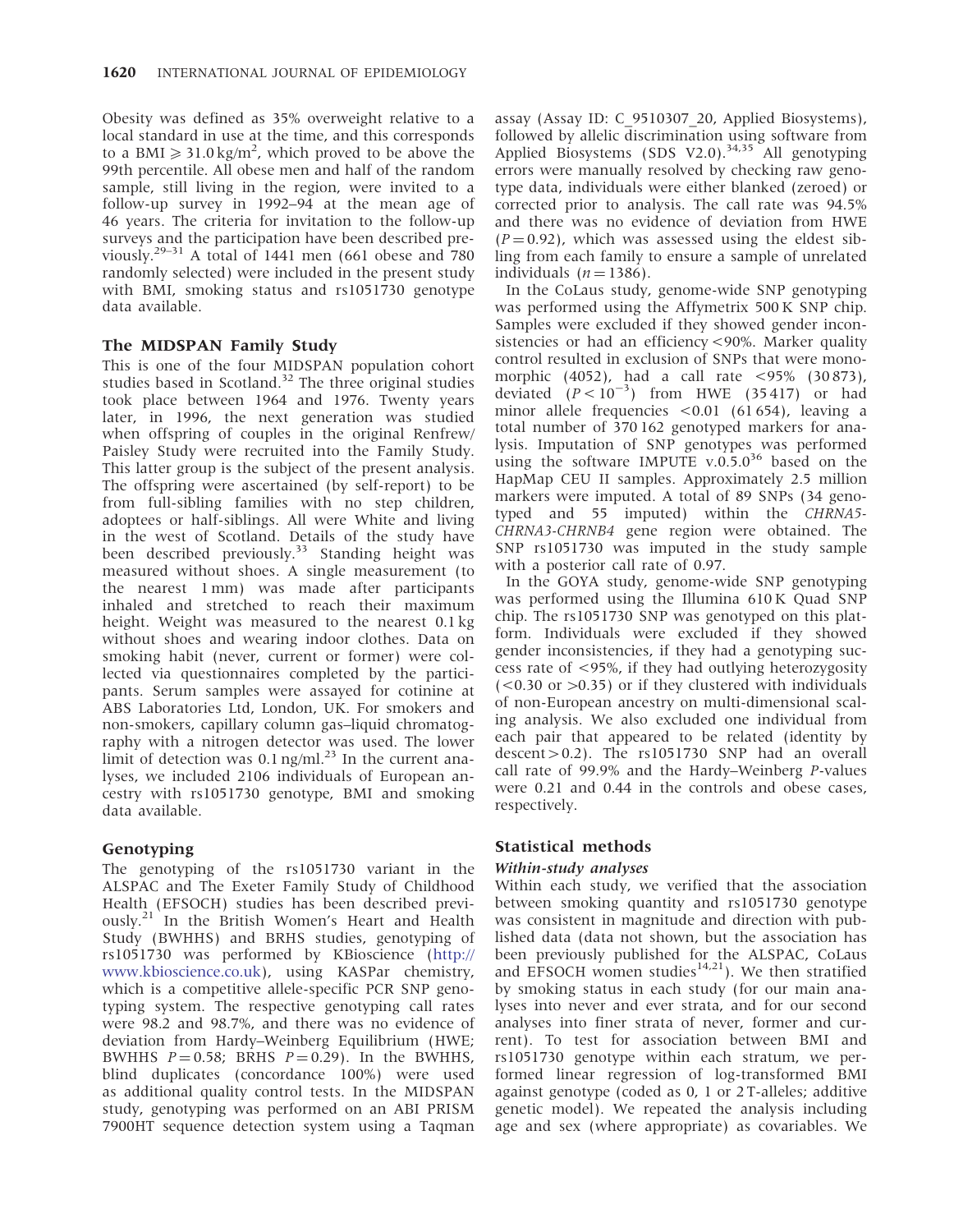then analysed the association between BMI and genotype, adjusting for smoking quantity (cigarettes per day) where available, in the current and former smoker strata. In addition, we analysed the association between BMI and genotype, adjusting for measured cotinine levels (available in the BRHS, BWHHS and MIDSPAN studies only). In the MIDSPAN study, which includes related individuals, associations between BMI and SNP genotype were investigated using linear mixed effects regression models fitted using restricted maximum likelihood (REML). Family structure among the MIDSPAN offspring generation was accounted for by fitting random intercepts within sibships.

#### Meta-analysis

Meta-analysis statistics and plots were produced using the inverse-variance method (fixed effects), implemented in the 'metan' module developed for Stata (StataCorp, College Station, TX, USA).<sup>37</sup> We pooled regression coefficients and standard errors from the linear regression analyses performed in the individual studies. We used the  $I^2$  statistic to estimate the percentage of total variation in study estimates that is because of between-study heterogeneity<sup>38</sup> and derived 95% confidence intervals (95% CIs) for  $I^2$  using the user-written Stata command, 'heterogi'. Conventionally,  $I^2$  values of 25, 50 and 75% represent low, moderate and high heterogeneity, respectively. In addition, we used Cochran's Q-test to evaluate the statistical evidence for between-study heterogeneity, both within and between the strata defined by smoking status. The test of heterogeneity between strata served as a test of interaction between genotype and smoking status. As a sensitivity analysis, we repeated the meta-analysis excluding the ALSPAC and EFSOCH women studies, which analysed prepregnancy BMI, but which stratified by smoking status (never/former/current) using data collected during pregnancy.

#### Estimation of approximate overall effect sizes in kilogram per square metre

Since the outcome was natural log transformed, we obtained the percentage change in the average value of BMI per allele using  $100 \times \text{[exp(beta)-1]}$ , where 'beta' is the effect size on the logBMI scale. We took the median study BMI within each stratum (never/former/current/ever) as the average value.

# Results

The basic characteristics of study participants are presented in Table 1. The associations between BMI and the rs1051730 variant are presented (overall and by study) in Figure 1 and Tables 2 and 3. In the ever smokers, each additional T-allele, which is associated with greater smoking quantity, was associated with a 0.9% (95% CI: 0.5–1.2) lower BMI ( $P = 8 \times 10^{-6}$ ).

This equates to a difference of  $0.23 \text{ kg/m}^2$  (95% CI: 0.13–0.31), relative to the median study BMI for ever smokers  $(25.8 \text{ kg/m}^2)$ . However, in the never smokers, we observed no evidence of association between BMI and the genotype [0.2% BMI change  $(-0.2 \text{ to } 0.7)$ ], which equates to 0.05 kg/m<sup>2</sup> (95% CI:  $-0.05$  to 0.18) per T-allele (median study BMI for never smokers  $= 25.5 \text{ kg/m}^2$ ;  $P = 0.25$ ). There was low heterogeneity within each of the two strata  $[I^2 = 21\%$ (95% CI: 0–62),  $P = 0.26$  for never;  $I^2 = 0\%$  (95% CI:  $(0-65)$ ,  $P = 0.91$  for ever smokers], but strong evidence of heterogeneity between the strata ( $P = 0.0001$ ), indicating an interaction between genotype and smoking status in their association with BMI.

When dividing the ever-smoker group into current and former smokers, we observed evidence of association in both strata (Figure 1b and Table 3), but with a larger effect size in current smokers. In the former and current smokers, respectively, there was a 0.6% (95% CI: 0.1–1.1) and 1.3% (95% CI: 0.7–1.9) lower BMI per T-allele. These effect sizes equate, respectively, to differences of  $0.16 \text{ kg/m}^2$  (95% CI: 0.03– 0.29) and  $0.33 \text{ kg/m}^2$  (95% CI: 0.18–0.48), relative to the median study BMIs in these groups  $(26.3 \text{ kg/m}^2)$ former and  $25.6 \text{ kg/m}^2$  current). There was no detectable heterogeneity within these strata  $[I^2=0\%]$ (95% CI: 0–65),  $\vec{P} = 0.97$  for former;  $I^2 = 0\%$  (95%) CI: 0–65),  $P = 0.55$  for current smokers], but strong evidence of heterogeneity among the never, former and current smoker strata  $(P = 0.0002)$ .

Overall, across all smoking status strata, each additional T-allele was associated with a 0.4% (95% CI: 0.1–0.7) lower BMI  $(P = 0.007$ ; Figure 1), which equates to a difference of  $0.10 \text{ kg/m}^2$  (95% CI: 0.03– 0.18) (median overall study  $BMI = 25.8 \text{ kg/m}^2$ ).

The results were not materially altered on adjustment for age and sex (Tables 2 and 3). A sensitivity analysis excluding the ALSPAC and EFSOCH pregnant women produced very similar effect size estimates (Tables 2 and 3).

Adjustment for smoking quantity, where available, in the current and former smokers also did not substantially change the results (Table 3). Measured cotinine levels were available in the current smokers of the BRHS, BWHHS and MIDSPAN studies. Adjustment for cotinine levels resulted in attenuation of the association between genotype and BMI [1.0% (95% CI:  $-0.3$  to 2.3)] lower per T-allele ( $P = 0.13$ ), relative to the association adjusted for reported smoking quantity in BRHS, BWHHS and MIDSPAN only: 2.0% lower BMI (95% CI: 0.6–3.2,  $P = 0.005$ ; Table 3).

## Discussion

In a meta-analysis of 24 198 individuals from nine study samples, we have shown that there is an interaction between smoking status and genotype of the 15q25 variant, rs1051730, in relation to BMI. In never smokers, we observed no evidence of association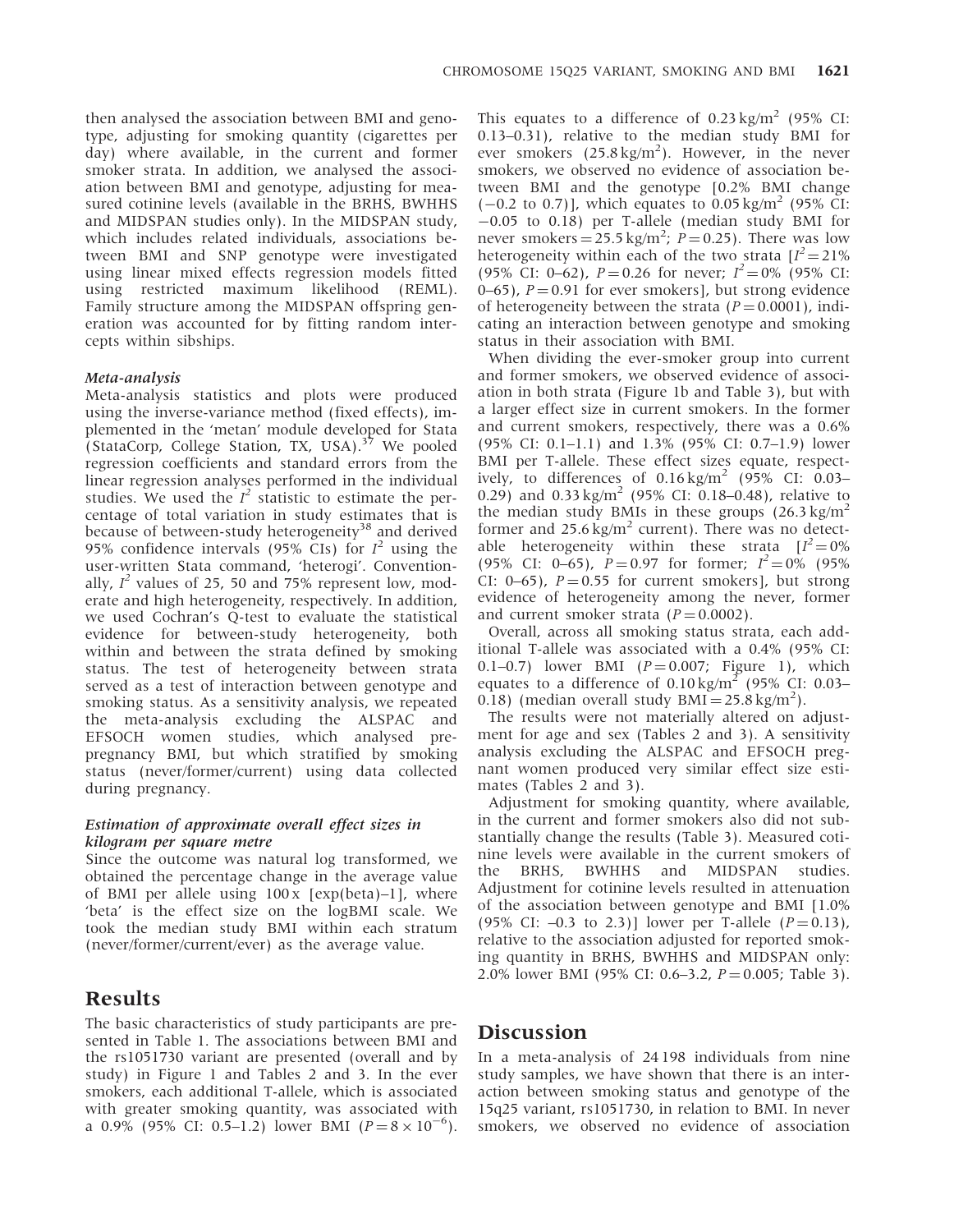| <b>Study</b>              | Sample group    | Participants, $n^a$ (% male) | Age, median (IQR) | BMI, median (IQR)      |
|---------------------------|-----------------|------------------------------|-------------------|------------------------|
| ALSPACE                   | Never smokers   | 3193 (0)                     | $29(26-32)$       | $22.2$ $(20.5-24.4)$   |
|                           | Former smokers  | 1851(0)                      | $29(25-32)$       | $22.4(20.7-24.8)$      |
|                           | Current smokers | 1104(0)                      | $26(24-30)$       | $22.0(20.3-24.7)$      |
|                           | Ever smokers    | 2955(0)                      | $28(25-31)$       | $22.3$ $(20.5-24.8)$   |
|                           | All             | 6148(0)                      | $28(25-32)$       | $22.2$ $(20.6-24.5)$   |
| <b>BRHS</b>               | Never smokers   | 1124 (100)                   | $67(64-72)$       | $26.3$ $(24.3-28.5)$   |
|                           | Former smokers  | 2243 (100)                   | $69(65-74)$       | $26.9(24.9-29.4)$      |
|                           | Current smokers | 503 (100)                    | $68(64-72)$       | $25.9(23.4-28.1)$      |
|                           | Ever smokers    | 2746 (100)                   | $69(64 - 74)$     | $26.7(24.6-29.2)$      |
|                           | All             | 3870 (100)                   | $68(64-73)$       | $26.6$ $(24.5-29.0)$   |
| <b>BWHHS</b>              | Never smokers   | 2047(0)                      | $69(64-73)$       | 27.0 (24.0-30.0)       |
|                           | Former smokers  | 1194(0)                      | $69(64-74)$       | $27.0(25.0-31.0)$      |
|                           | Current smokers | 393 $(0)$                    | $67(63-72)$       | $26.0(23.0-29.0)$      |
|                           | Ever smokers    | 1587(0)                      | $69(64-73)$       | $27.0(24.0-30.0)$      |
|                           | All             | 3634(0)                      | $69(64-73)$       | $27.0(24.0-30.0)$      |
| CoLaus                    | Never smokers   | 2193 (38.0)                  | 53 $(44-62)$      | $25.3(22.6-28.3)$      |
|                           | Former smokers  | 1801 (54.9)                  | 56 (47-63)        | $25.8$ $(23.1 - 28.8)$ |
|                           | Current smokers | 1432 (51.2)                  | $50(43-60)$       | $24.7(22.1-27.7)$      |
|                           | Ever smokers    | 3233 (53.3)                  | 53 $(45-62)$      | $25.3$ $(22.6-28.3)$   |
|                           | All             | 5426 (47.1)                  | 53 $(44-62)$      | $25.3$ $(22.6-28.3)$   |
| <b>EFSOCH MEN</b>         | Never smokers   | 376 (100)                    | $32(30-36)$       | $26.6$ $(24.6 - 28.7)$ |
|                           | Former smokers  | 181 (100)                    | $33(30-37)$       | $26.5(24.5-29.2)$      |
|                           | Current smokers | 205(100)                     | $32(27-25)$       | $26.2$ $(23.2-29.2)$   |
|                           | Ever smokers    | 386 (100)                    | $32(29-36)$       | $26.4(24.0-29.2)$      |
|                           | All             | 762 (100)                    | $32(29-36)$       | $26.5(24.2-29.0)$      |
| EFSOCH WOMEN <sup>b</sup> | Never smokers   | 593 (0)                      | $31(29-34)$       | $22.9(21.1-25.3)$      |
|                           | Former smokers  | 118(0)                       | $29(25-32)$       | $23.4(21.0-25.5)$      |
|                           | Current smokers | 100(0)                       | $29(24-32)$       | 23.7 (20.9-27.7)       |
|                           | Ever smokers    | 218(0)                       | $29(25-32)$       | $23.5(20.9-26.6)$      |
|                           | All             | 811 (0)                      | $31(27-34)$       | $23.0(21.1-25.5)$      |
| <b>GOYA MEN CONTROLS</b>  | Never smokers   | 174 (100)                    | 44 (40-49)        | 25.4 (23.5-28.7)       |
|                           | Former smokers  | 216 (100)                    | 48 (42-54)        | $26.2$ $(24.2 - 28.4)$ |
|                           | Current smokers | 390 (100)                    | $47(42 - 55)$     | 25.6 (23.6-27.8)       |
|                           | Ever smokers    | 606 (100)                    | $47(42-55)$       | $25.8$ $(23.7-28.1)$   |
|                           | All             | 780 (100)                    | $46(41-53)$       | $25.8$ $(23.6 - 28.2)$ |
| <b>GOYA MEN OBESE</b>     | Never smokers   | 163 (100)                    | $41(37-45)$       | 35.8 (32.2-39.9)       |
|                           | Former smokers  | 148 (100)                    | 43 $(40-48)$      | 35.2 (32.7-40.3)       |
|                           | Current smokers | 350 (100)                    | $42(38-47)$       | 34.5 (31.6–38.2)       |
|                           | Ever smokers    | 498 (100)                    | 42 (39-47)        | 34.6 (31.8–38.6)       |
|                           | All             | 661 (100)                    | $42(38-46)$       | 34.9 (32.0–39.1)       |
| <b>MIDSPAN</b>            | Never smokers   | 996 (43.0)                   | $45(40-49)$       | $25.5(23.1 - 28.4)$    |
|                           | Former smokers  | 574 (49.7)                   | $47(42 - 50)$     | $26.3(24.0-29.2)$      |
|                           | Current smokers | 536 (44.2)                   | $46(40-50)$       | $24.6(22.1-28.1)$      |
|                           | Ever smokers    | 1110 (47.0)                  | $46(41-50)$       | $25.6(23.0-28.8)$      |
|                           | All             | 2106(45.1)                   | $45(41-49)$       | $25.5(23.0-28.6)$      |
|                           |                 |                              |                   |                        |

Table 1 Basic characteristics of study participants

Ever smokers: former plus current. IQR: inter-quartile range.<br><sup>a</sup>N included in main analysis.<br><sup>b</sup>Pre-pregnancy BMI was analysed in ALSPAC and EFSOCH\_WOMEN.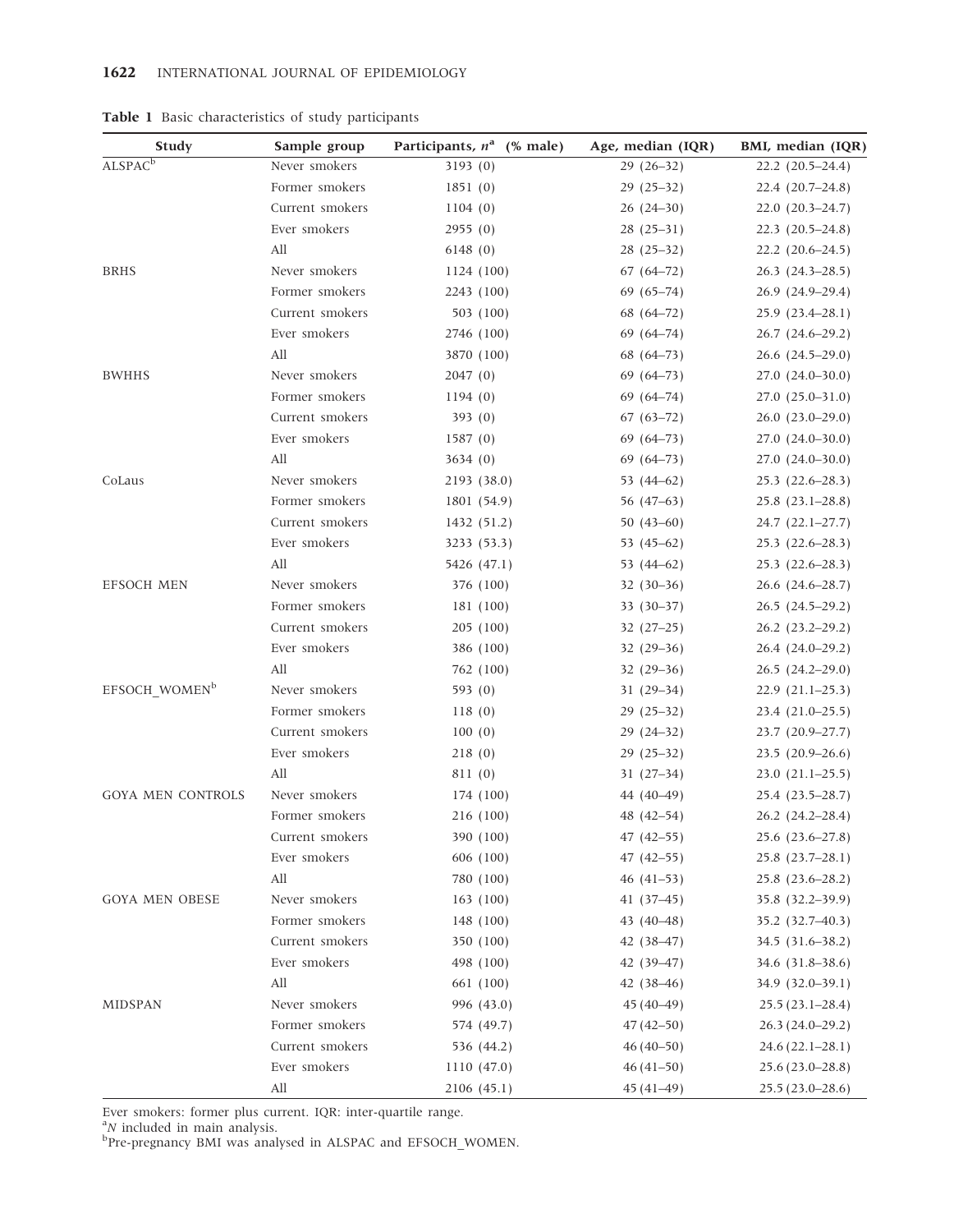

Figure 1 Meta-analysis plots of the association between the rs1051730 variant and BMI, stratified by smoking status. (a) Never/ever smokers. There was strong evidence of heterogeneity between strata ( $P=0.0001$ ). In the ever smokers, the effect size equates to a 0.23 kg/m<sup>2</sup> (95% CI: 0.13–0.31) lower BMI per T-allele. In the never smokers, there was no evidence of association [BMI difference per T-allele:  $0.05 \text{ kg/m}^2$  (95% CI:  $-0.05$  to 0.18)]. (b) Never/former/current smokers. There was strong evidence of heterogeneity among the three strata ( $P = 0.0002$ ). In the former and current smokers, there was a 0.16 kg/m<sup>2</sup> (95% CI: 0.03–0.29) and 0.33 kg/m<sup>2</sup> (95% CI: 0.18–0.48) lower BMI per T-allele, respectively. Overall, across all smoking status strata, each additional T-allele was associated with a  $0.10 \text{ kg/m}^2$  (95% CI: 0.03–0.18) lower BMI

between rs1051730 genotype and BMI. However, in ever smokers, there was strong evidence that each additional copy of the T-allele, which is associated with higher smoking quantity, was associated with a  $0.23 \text{ kg/m}^2$  (95% CI: 0.13–0.31) lower BMI (interaction  $P = 0.0001$ ). The association in the ever smokers was consistent across studies (heterogeneity  $P = 0.91$ ), despite variation in mean BMI because of age and ascertainment differences.

Our results support the hypothesis that exposure to cigarette smoking is causally associated with lower BMI. Genotype–phenotype associations are not biased by reverse causality, and genotypes are generally randomized to factors that usually confound epidemiological studies.<sup>18</sup> We have shown previously that the rs1051730 variant, which is robustly associated with smoking quantity, $10-16$  is not associated with covariates of smoking behaviour including age, education level and occupational position. $21$  We can, therefore, be confident that the association we have observed between rs1051730 genotype and BMI in ever smokers, together with the null association in never smokers, reflects a causal relationship between smoking exposure and lower BMI. Our data add support to evidence from previous epidemiological, experimental and physiological studies.<sup>5-7,9,39</sup>

Subdivision of the ever-smoker group showed that the effect size was smaller in former smokers  $[0.16 \text{ kg/m}^2 \quad (95\% \quad \text{CI:} \quad 0.03-0.29) \quad \text{lower} \quad \text{BMI} \quad \text{per}$ T-allele] than in current smokers  $[0.33 \text{ kg/m}^2]$  (95%) CI: 0.18–0.48) lower BMI per T-allele]. This suggests that the association with BMI weakens over time after cessation. It is consistent with the observation that cigarette smokers who attempt to quit experience a short-term rebound effect, whereby a marked initial weight gain following smoking cessation is a result of the removal of the lowered body weight set point induced by chronic nicotine use, $<sup>7</sup>$  and reduced sym-</sup> pathovagal ratio and resensitization of nicotinic receptors.<sup>39</sup> Smoking cessation is associated with a corresponding average increase in  $BML$ <sup>9</sup> and comparisons of BMI over time suggest that when cigarette smokers achieve long-term abstinence from tobacco they revert to a mean BMI roughly equivalent to that of never smokers. Weight gain on cessation of smoking is associated with increased risk of relapse into smoking.<sup>4</sup> Taken together, these observations suggest that smoking cessation initiatives may be more successful if accompanied by support to maintain a healthy BMI.

We did not observe attenuation of the associations between genotype and BMI upon adjustment for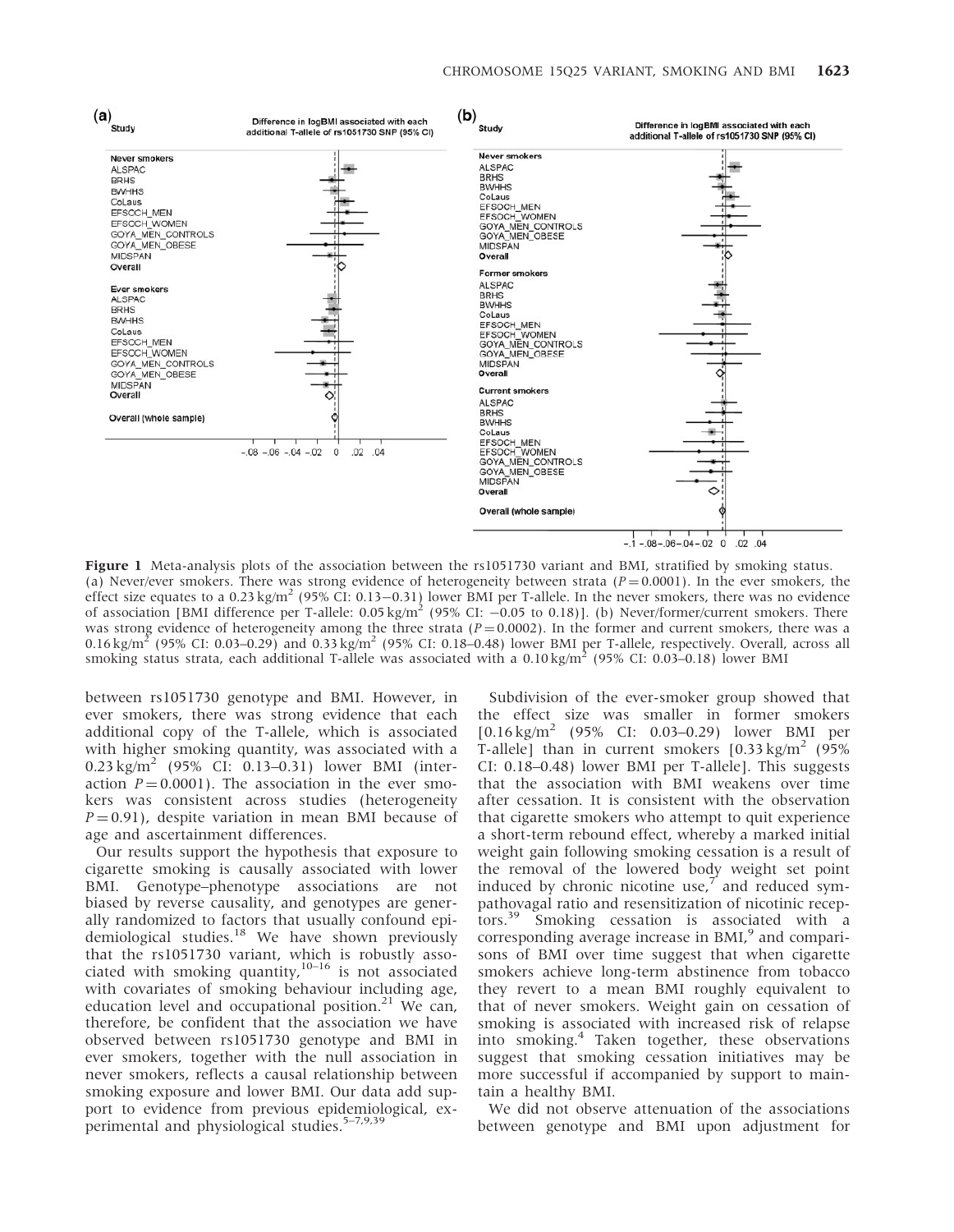|                      |                                   | Total no.                                   |      |                                                                                                      |                | No. and BMI (95% CI) by rs1051730 genotype |                 |                               | Per-T allele<br>change in<br>ln(BMI) |                      |
|----------------------|-----------------------------------|---------------------------------------------|------|------------------------------------------------------------------------------------------------------|----------------|--------------------------------------------|-----------------|-------------------------------|--------------------------------------|----------------------|
| Group                | Study                             | participants                                |      | S                                                                                                    |                | 5                                          |                 | E                             | $(95\% \text{ CI})^a$                | P-value <sup>a</sup> |
| Never smokers ALSPAC |                                   | 3193                                        | 1412 | (2.5 (22.3 to 22.7))                                                                                 | 1403           | 22.8 (22.6 to 23.0)                        | 378             | 22.8 (22.5 to 23.2)           | $0.010$ (0.002 to 0.017)             | 0.01                 |
|                      | <b>BRHS</b>                       | 1124                                        | 475  | $26.6$ ( $26.2$ to $26.9$ )                                                                          | 514            | 26.2 (26.0 to 26.5)                        | 135             | 26.3 (25.7 to 27.0)           | $-0.006$ $(-0.018$ to 0.005          | 0.27                 |
|                      | <b>BWHHS</b>                      | 2047                                        | 898  | (7.1 (26.8 to 27.4))                                                                                 | 910            | 27.2 (26.9 to 27.5)                        | 239             | 26.7 (26.1 to 27.3)           | $-0.004 (-0.015 t0 0.007$            | 0.49                 |
|                      | CoLaus                            | 2193                                        | 884  | $5.5(25.2 \text{ to } 25.7)$                                                                         | 1016           | 25.6 (25.4 to 25.9)                        | 293             | 25.7 (25.3 to 26.2)           | $0.005$ ( $-0.004$ to $0.015$ )      | 0.25                 |
|                      | EFSOCH M                          | 376                                         | 179  | $26.5$ (26.0 to 27.0)                                                                                | 160            | 26.5 (26.0 to 27.0)                        | 37              | 27.1 (26.0 to 28.4)           | $0.008$ (-0.012 to 0.027)            | 0.43                 |
|                      | EFSOCH W                          | 593                                         | 264  | $23.4$ ( $23.0$ to $23.9$ )                                                                          | 272            | 23.7 (23.2 to 24.1)                        | 57              | 23.4 (22.3 to 24.5)           | $0.004 (-0.017 to 0.024)$            | 0.73                 |
|                      | GOYA MC                           | 174                                         |      | $5.7(24.8 \text{ to } 26.6)$                                                                         | 83             | 26.2 (25.5 to 27.0)                        | 18              | $25.5(23.8 \text{ to } 27.4)$ | $0.005$ (-0.027 to 0.038)            | 0.75                 |
|                      | GOYA MO                           | 163                                         | 74   | $6.2$ (35.0 to 37.5)                                                                                 | 68             | 36.0 (34.6 to 37.4)                        | $\overline{21}$ | 35.2 (32.5 to 38.1)           | $-0.012$ ( $-0.048$ to 0.024)        | 0.50                 |
|                      | <b>MIDSPAN</b>                    | 996                                         | 447  | 25.9 (25.5 to 26.3)                                                                                  | 455            | 25.9 (25.5 to 26.3)                        | 94              | 25.1 (24.4 to 25.9)           | $-0.008$ ( $-0.024$ to 0.007)        | 0.30                 |
|                      | Overall                           | 10859                                       |      |                                                                                                      |                |                                            |                 |                               | $0.002$ (-0.002 to 0.007)            | 0.25                 |
|                      | $\mbox{Overall}^{\mbox{\tiny b}}$ | 10859                                       |      |                                                                                                      |                |                                            |                 |                               | $0.002$ (-0.002 to 0.007)            | 0.25                 |
| Ever smokers         | ALSPAC                            | 2955                                        | 1323 | 22.9 (22.7 to 23.1)                                                                                  | 1308           | 22.7 (22.5 to 22.9)                        | 324             | 22.7 (22.3 to 23.1)           | $-0.006$ ( $-0.015$ to 0.002)        | 0.13                 |
|                      | <b>BRHS</b>                       | 2746                                        | 1290 | 26.9 (26.7 to 29.1)                                                                                  | 1162           | 26.7 (26.4 to 26.9)                        | 294             | 26.7 (26.3 to 27.1)           | $-0.005$ ( $-0.012$ to 0.003)        | 0.23                 |
|                      | <b>BWHHS</b>                      | 1587                                        | 700  | 27.4 (27.0 to 27.7)                                                                                  | 723            | 27.1 (26.8 to 27.5)                        | 164             | 26.6 (25.9 to 27.3)           | $-0.013$ ( $-0.026$ to 0.000)        | 0.05                 |
|                      | CoLaus                            | 3233                                        | 1302 | 5.6 (25.4 to 25.8)                                                                                   | 1509           | 25.3 (25.1 to 25.5)                        | 422             | 25.2 (24.8 to 25.5)           | $-0.009$ $(-0.017$ to $-0.002$       | 0.01                 |
|                      | EFSOCH M                          | 386                                         | 182  | 26.4 (25.8 to 27.0)                                                                                  | 162            | 26.4 (25.8 to 27.1)                        | $\overline{42}$ | 26.4 (25.8 to 27.1)           | $-0.009$ ( $-0.032$ to 0.014)        | 0.43                 |
|                      | EFSOCH W                          | 218                                         | 103  | $24.2$ (23.3 to 25.1)                                                                                | $\overline{9}$ | 24.2 (23.3 to 25.0)                        | 24              | 22.5 (21.2 to 24.0)           | $-0.024$ ( $-0.060$ to 0.011)        | 0.18                 |
|                      | GOYA MC                           | 606                                         | 276  | (6.1 (25.8 to 26.5))                                                                                 | 250            | 25.8 (25.4 to 26.2)                        | 80              | 25.4 (24.6 to 26.1)           | $-0.015(-0.030 to 0.000)$            | 0.06                 |
|                      | GOYA MO                           | 498                                         | 220  | 5.2 (34.5 to 35.9)                                                                                   | 219            | 34.7 (34.0 to 35.4)                        | 59              | 34.5 (33.1 to 35.9)           | $-0.011(-0.031 to 0.009)$            | 0.26                 |
|                      | <b>MIDSPAN</b>                    | 1110                                        | 510  | $26.0$ (25.6 to $26.4$ )                                                                             | 479            | 25.6 (25.3 to 26.0)                        | 121             | 25.2 (24.5 to 26.0)           | $-0.012$ ( $-0.027$ to 0.003)        | 0.12                 |
|                      | Overall                           | 13339                                       |      |                                                                                                      |                |                                            |                 |                               | $-0.009$ ( $-0.012$ to $-0.005$ )    | $8\times10^{-6}$     |
|                      | Overall <sup>b</sup>              | 13339                                       |      |                                                                                                      |                |                                            |                 |                               | $-0.008$ ( $-0.012$ to $-0.004$ )    | $3\times10^{-5}$     |
|                      |                                   | BMI values are geometric means and 95% CIs. |      | <sup>a</sup> From linear regression of ln(BMI) against genotype, assuming an additive genetic model. |                |                                            |                 |                               |                                      |                      |

 $^{\rm b}$ Adjusted for age and sex. Meta-analysis results for per-allele changes in logBMI (95% CI), excluding the pregnant women from the ALSPAC and EFSOCH\_WOMEN studies were:  $-0.001$  ( $-0.006$  to  $0.004$ ) for never smoker bAdjusted for age and sex. Meta-analysis results for per-allele changes in logBMI (95% CI), excluding the pregnant women from the ALSPAC and EFSOCH\_WOMEN studies EFSOCH\_M, EFSOCH\_MEN; EFSOCH\_MOMEN; EFSOCH\_WOMEN; GOYA\_MC, GOYA\_MC, GOYA\_MEN; EFSOCH\_MEN; GOYA\_MO, GOYA\_MO, GOYA\_MO. were:  $-0.001$  ( $-0.006$  to  $0.004$ ) for never smokers and  $-0.009$  ( $-0.013$  to  $-0.005$ ) for ever smokers.

Table 2 Associations between BMI and rs1051730 genotype in all study participants, stratified by smoking status (never/ever) and by study

Table 2 Associations between BMI and rs1051730 genotype in all study participants, stratified by smoking status (never/ever) and by study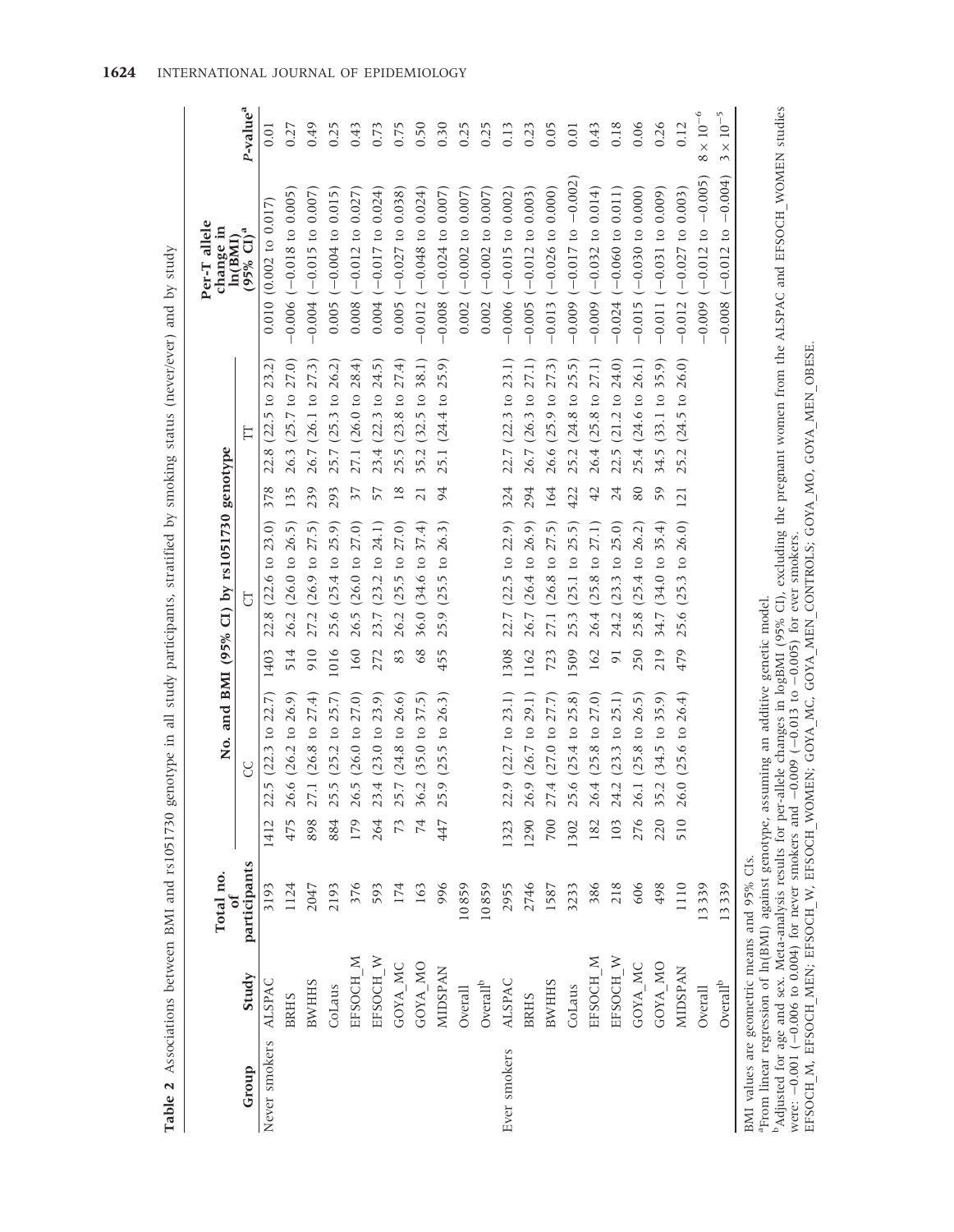Table 3 Associations between BMI and rs1051730 genotype in the ever smokers, stratified by smoking status (former/current) and by study Table 3 Associations between BMI and rs1051730 genotype in the ever smokers, stratified by smoking status (former/current) and by study

|                                                                                       |                                           |                              |                |                                                                                                      |               | No. and BMI (95% CI) by rs1051730 genotype |                                                 | Per-T allele<br>change in                 |                      |
|---------------------------------------------------------------------------------------|-------------------------------------------|------------------------------|----------------|------------------------------------------------------------------------------------------------------|---------------|--------------------------------------------|-------------------------------------------------|-------------------------------------------|----------------------|
| Group                                                                                 | Study                                     | Total no. of<br>participants |                | S                                                                                                    |               | 5                                          | E                                               | $(95\% \text{ CI})^a$<br>ln(BMI)          | P-value <sup>a</sup> |
| Former smokers                                                                        | ALSPAC                                    | 1851                         | 858            | 23.0 (22.8 to 23.3)                                                                                  | 806           | 22.8 (22.6 to 23.0)                        | 22.6 (22.2 to 23.1)<br>187                      | $-0.009$ ( $-0.019$ to 0.002              | 0.10                 |
|                                                                                       | <b>BRHS</b>                               | 2243                         | 1067           | 27.1 (26.9 to 27.3)                                                                                  | 934           | 27.0 (26.8 to 27.2)                        | 26.8 (26.3 to 27.2)<br>242                      | $-0.005$ ( $-0.013$ to 0.003)             | 0.26                 |
|                                                                                       | <b>BWHHS</b>                              | 1194                         | 532            | 27.7 (27.3 to 28.2)                                                                                  | 542           | 27.6 (27.2 to 28.0)                        | 26.9 (26.2 to 27.7)<br>120                      | $-0.010(-0.025$ to 0.005                  | 0.18                 |
|                                                                                       | CoLaus                                    | 1801                         | 738            | 26.0 (25.7 to 26.2)                                                                                  | 838           | 25.9 (25.7 to 26.2)                        | $(25.3 \text{ to } 26.3)$<br>25.8<br>225        | $-0.003$ ( $-0.013$ to 0.007)             | 0.51                 |
|                                                                                       | EFSOCH M                                  | 181                          | 88             | 26.5 (25.7 to 27.3)                                                                                  | 73            | 27.5 (26.7 to 28.4)                        | $(23.8 \text{ to } 26.6)$<br>25.2<br>$20$       | $-0.004$ ( $-0.035$ to 0.028)             | 0.82                 |
|                                                                                       | EFSOCH W                                  | 118                          | $\overline{6}$ | 23.9 (22.9 to 25.0)                                                                                  | 48            | 23.9 (22.9 to 25.1)                        | $(20.0 \text{ to } 24.0)$<br>21.9<br>$\circ$    | $-0.024$ ( $-0.072$ to 0.024)             | 0.33                 |
|                                                                                       | GOYA MC                                   | 216                          | 100            | 26.7 (24.8 to 27.4)                                                                                  | $\mathcal{S}$ | 26.3 (25.6 to 27.0)                        | $(24.3 \text{ to } 27.5)$<br>25.8<br>24         | $-0.016$ ( $-0.043$ to 0.011)             | 0.25                 |
|                                                                                       | GOYA MO                                   | 148                          | 63             | 35.5 (34.3 to 36.8)                                                                                  | 69            | 35.8 (34.5 to 37.3)                        | 35.2 (32.1 to 38.4)<br>16                       | $0.000 (-0.038 \text{ to } 0.038)$        | 1.00                 |
|                                                                                       | <b>MIDSPAN</b>                            | 574                          | 251            | 26.7 (26.2 to 27.2)                                                                                  | 260           | 26.3 (25.9 to 26.8)                        | 26.9 (25.9 to 27.8)<br>63                       | $-0.002$ ( $-0.021$ to 0.017)             | 0.86                 |
|                                                                                       | Overall                                   | 8326                         |                |                                                                                                      |               |                                            |                                                 | $-0.006$ $(-0.011$ to $-0.001)$           | 0.01                 |
|                                                                                       | $\mbox{Overall}^{\mbox{\tiny{\rm {b}}} }$ | 8326                         |                |                                                                                                      |               |                                            |                                                 | $-0.006$ $(-0.010$ to $-0.001)$           | 0.02                 |
|                                                                                       | Overall <sup>c</sup>                      | 4169                         |                |                                                                                                      |               |                                            |                                                 | $-0.010 (-0.017 \text{ to } -0.003)$      | 0.008                |
| Current smokers                                                                       | <b>ALSPAC</b>                             | 1104                         | 465            | 22.7 (22.4 to 23.0)                                                                                  | 502           | 22.5 (22.2 to 22.8)                        | 22.8 (22.2 to 23.4)<br>137                      | $-0.002$ ( $-0.016$ to 0.013)             | 0.82                 |
|                                                                                       | <b>BRHS</b>                               | 503                          | 223            | 25.9 (25.4 to 26.4)                                                                                  | 228           | 25.2 (24.7 to 25.7)                        | 26.4 (25.4 to 27.5)<br>52                       | $-0.002$ ( $-0.022$ to 0.017)             | 0.82                 |
|                                                                                       | <b>BWHHS</b>                              | 393                          | 168            | 26.2 (25.6 to 26.9)                                                                                  | 181           | 25.6 (25.0 to 26.3)                        | 25.5 (24.1 to 27.0)<br>4                        | $-0.017(-0.043 to 0.008)$                 | 0.18                 |
|                                                                                       | CoLaus                                    | 1432                         | 564            | 25.2 (24.9 to 25.5)                                                                                  | 671           | 24.6 (24.3 to 24.8)                        | 24.6 (24.1 to 25.1)<br>197                      | $-0.015$ ( $-0.026$ to $-0.004$ )         | 0.006                |
|                                                                                       | EFSOCH M                                  | 205                          | 94             | 26.3 (25.5 to 27.1)                                                                                  | 89            | 25.5 (24.7 to 26.5)                        | 26.0 (24.2 to 28.0)<br>22                       | $-0.014$ ( $-0.047$ to 0.020)             | 0.43                 |
|                                                                                       | EFSOCH W                                  | $100\,$                      | 42             | 24.6 (23.0 to 26.3)                                                                                  | 43            | 24.4 (23.2 to 25.7)                        | $(21.0 \text{ to } 24.9)$<br>22.9<br>15         | $-0.029$ ( $-0.084$ to 0.025)             | 0.30                 |
|                                                                                       | GOYA MC                                   | 390                          | 176            | 25.8 (25.4 to 26.3)                                                                                  | 158           | 25.5 (25.0 to 26.1)                        | $(24.3 \text{ to } 36.0)$<br>25.2<br>56         | $-0.013$ ( $-0.031$ to 0.005)             | 0.15                 |
|                                                                                       | GOYA MO                                   | 350                          | 157            | 35.1 (34.2 to 35.9)                                                                                  | 150           | 34.2 (33.4 to 35.0)                        | $(32.8 \text{ to } 35.8)$<br>34.2<br>$\ddot{4}$ | $-0.016$ ( $-0.039$ to 0.007)             | 0.18                 |
|                                                                                       | <b>MIDSPAN</b>                            | 536                          | 259            | 25.3 (24.8 to 25.9)                                                                                  | 219           | 24.8 (24.2 to 25.4)                        | $(22.6 \text{ to } 24.6)$<br>23.5<br>58         | $(-0.054 \text{ to } -0.009)$<br>$-0.032$ | 0.007                |
|                                                                                       | Overall                                   | 5013                         |                |                                                                                                      |               |                                            |                                                 | $-0.013$ ( $-0.019$ to $-0.007$ )         | $6 \times 10^{-5}$   |
|                                                                                       | $\mbox{Overall}^{\mbox{\tiny{\rm {b}}} }$ | 5013                         |                |                                                                                                      |               |                                            |                                                 | $-0.012$ ( $-0.018$ to $-0.006$ )         | 0.0001               |
|                                                                                       | Overall <sup>c</sup>                      | 4084                         |                |                                                                                                      |               |                                            |                                                 | $-0.014 (-0.021 to -0.007)$               | $7\times10^{-5}$     |
|                                                                                       | $\mbox{Overall}^{\mbox{\scriptsize d}}$   | 1364                         |                |                                                                                                      |               |                                            |                                                 | $-0.010$ $(-0.023$ to $0.006)$            | 0.13                 |
| BMI values are geometric means and 95% CIs.<br><sup>b</sup> Adjusted for age and sex. |                                           |                              |                | <sup>a</sup> From linear regression of ln(BMI) against genotype, assuming an additive genetic model. |               |                                            |                                                 |                                           |                      |

bAdjusted for age and sex.

Adjusted for smoking quantity. cAdjusted for smoking quantity. <sup>d</sup>Adjusted for cotinine levels. <sup>d</sup>Adjusted for cotinine levels.

Current smoking quantity was available in all nine study samples; former smoking quantity was available in ALSPAC, BWHHS, CoLaus and MIDSPAN only. Cotinine levels were available in BRHS, BWHHS and MIDSPAN current smokers only [for comparison, the pooled per allele change in logBMI (95% CI), adjusted for smoking quantity, in BRHS, BWHHS and MIDSPAN was  $-0.020($ 0.033 to  $-0.006$ )].

Meta-analysis results for per-allele changes in logBMI (95% CI), excluding the pregnant women from the ALSPAC and EFSOCH studies were: 0.005 ( 0.010 to 0.000) for former smokers and 0.015 (  $-0.022$  to 0.008) for current smokers.

EFSOCH\_M, EFSOCH\_MEN; EFSOCH\_W, EFSOCH\_WOMEN; GOYA\_MC, GOYA\_MEN\_CONTROLS; GOYA\_MO, GOYA\_MEN\_OBESE.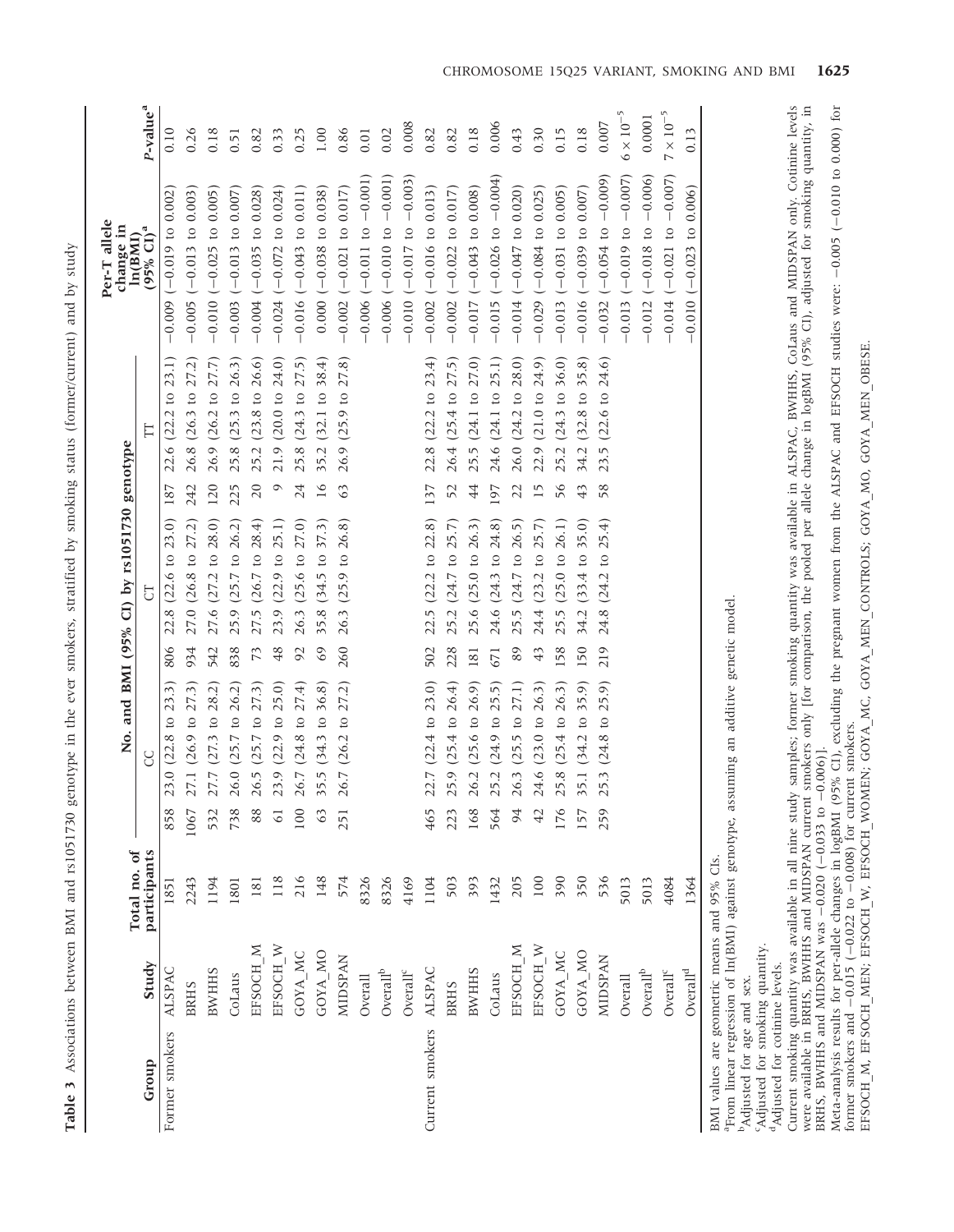smoking quantity in the former and current smokers. We would expect these associations to get weaker if, as we hypothesize, the genotype–BMI association is mediated by smoking quantity. However, since data on smoking quantity were self-reported, they were unlikely to have captured the exposure fully. Moreover, adjustment for cotinine levels in the available samples did result in attenuation, and our observation that there was no association between genotype and BMI in the never smokers is consistent with the associations observed being mediated by smoking. The observation that the effect of the rs1051730 variant on BMI is robust to adjustment for smoking quantity suggests that, even within heaviness of smoking strata, the rs1051730 variant exerts an influence on exposure, possibly via individual differences in smoking topography (e.g. depth of puff inhalation, number of puffs). This further supports a causal association between exposure and BMI, both between and within heaviness of smoking strata, and suggests that simple measures of heaviness of smoking based on reported quantity may mask important inter-individual variation in behaviour and subsequent exposure.

Although the association between rs1051730 genotype and smoking quantity has mostly been described in Europeans, it has also been observed in populations of African–American and Korean descent.<sup>40–42</sup> Further work is needed to investigate the relationships between genotype, smoking and BMI in non-European populations.

We acknowledge some limitations to our study. First, in the ALSPAC and EFSOCH studies, prepregnancy BMI was analysed, whereas smoking data were collected during pregnancy. Therefore, the temporal distinction between former and current smokers may have been different from that in the other studies. However, a sensitivity analysis excluding these studies produced very similar effect size estimates of the associations within each smoking status stratum. Secondly, different methods and instruments were used for assessing weight and height, as well as smoking in the studies that were pooled here. However, we found little evidence for marked heterogeneity between studies within strata. Thirdly, our statistical evidence for association with BMI in the ever smokers  $(P=8 \times 10^{-6})$ , and for the genotype  $\times$  smoking status interaction ( $P = 0.0001$ ), although strong, is modest in relation to levels now necessary for robust candidate gene association studies. However, the fact that the 15q25 variant is now incontrovertibly associated with smoking quantity greatly increases the prior odds of association.

To conclude, the 15q25 smoking quantity variant is associated with a lower BMI in former and current smokers, but not in individuals who have never smoked. This is a clear example of a gene  $\times$  environment interaction because the association between genotype and BMI is dependent upon smoking status. Our observations support the hypothesis that smoking is causally associated with reduced BMI. Smoking cessation initiatives might be more successful if they include support to maintain a healthy BMI at the same time as quitting smoking.

# Funding

The UK Medical Research Council, the Wellcome Trust and the University of Bristol (to ALSPAC); BRHS is a British Heart Foundation research group (current programme grant RG/08/013/25942); British Heart Foundation Senior Research Fellowship (award FS05/125, partial, to BRHS for DNA extraction); Department of Health (England) Policy Research Programme and the British Heart Foundation (to BWHHS); GlaxoSmithKline, the Faculty of Biology and Medicine of Lausanne, Switzerland, and the Swiss National Science Foundation (33CSCO-122661) (to The CoLaus Study); Swiss National Science Foundation (#3200B0–105993, #3200B0- 1180308, 33CSC0122661) and GlaxoSmithKline (Psychiatry Center of Excellence for Drug Discovery and Genetics Division, Drug Discovery—Verona, R&D) (to The PsyCoLaus Study); South West NHS Research and Development, Exeter NHS Research and Development, the Darlington Trust, and the Peninsula NIHR Clinical Research Facility at the University of Exeter (to EFSOCH); Wellcome Trust (grant WT084762) (to The Danish GOYA male study); Wellcome Trust and the NHS Research and Development Programme (to the offspring study in MIDSPAN); Sir Henry Wellcome Postdoctoral Fellowship (Wellcome Trust grant 085541/Z/08/Z) (to R.M.F.); UK Medical Research Council (G0600705) and the University of Bristol (to G.D.S. and D.A.L.).

# Acknowledgements

The authors are extremely grateful to the participants and families who contributed to all of the studies and the teams of investigators involved in each one. These include interviewers, computer and laboratory technicians, clerical workers, research scientists, volunteers, managers, receptionists, nurses and, for the CoLaus study, many GlaxoSmithKline (GSK) employees (especially Emiliangelo Ratti for supporting this work within GSK Drug Discovery). They are grateful to Colin Feyerabend for performing the cotinine assays in the MIDSPAN study.

Conflict of interest: The CoLaus study was partially funded by GSK. F.T., G.R.K. and V.M. are (or were at the time that the study was performed) full-time employees of GSK. P.V. and G.W. received unrestricted grant from GSK to build the CoLaus study. M.P. received an unrestricted grant from GSK to conduct the PsyCoLaus substudy.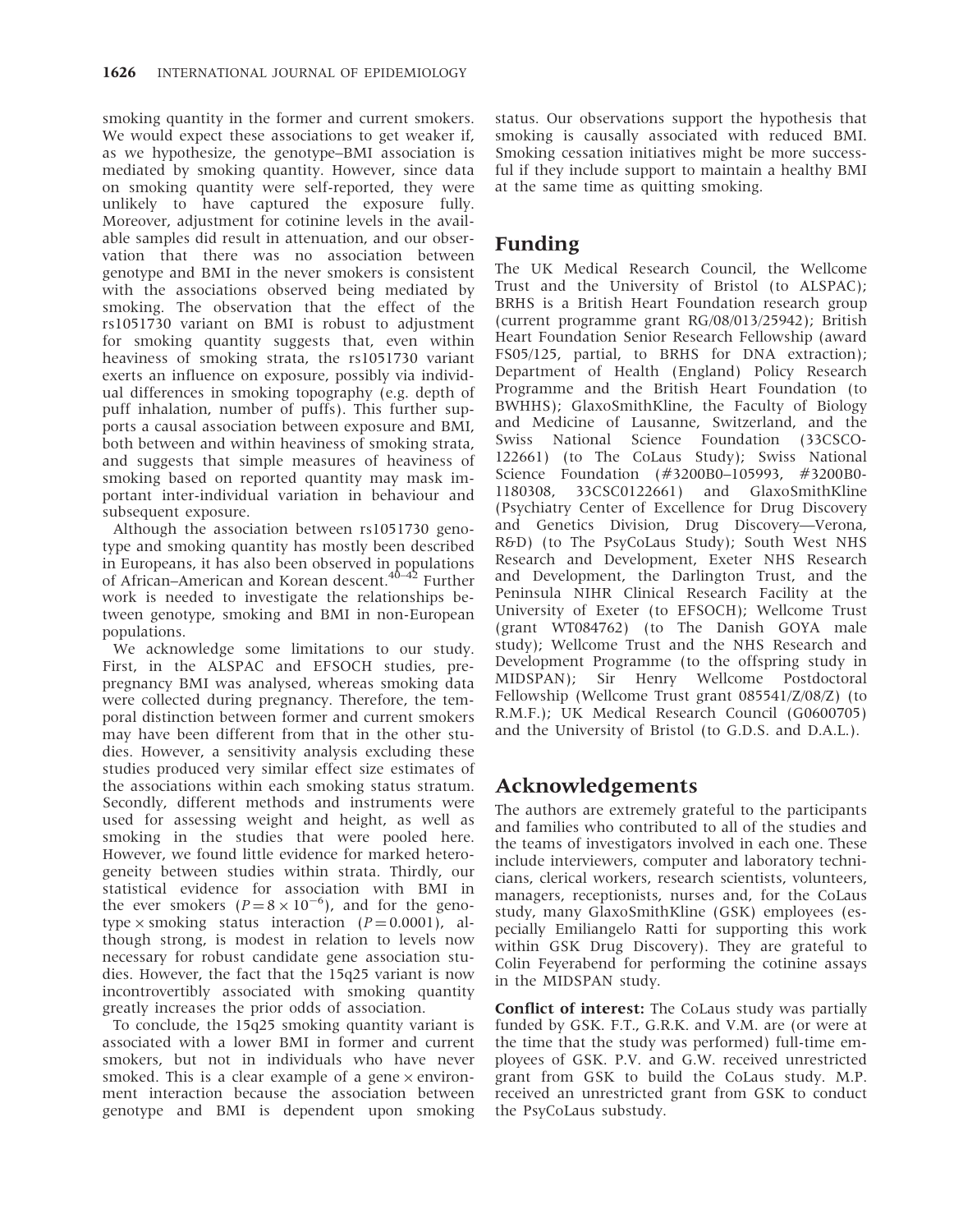## KEY MESSAGES

- A genetic variant on chromosome 15 is known to be associated with a higher smoking quantity in smokers. We show that the higher smoking quantity genotypes are also associated with a lower BMI in current and former smokers.
- There is no association between genotype and BMI in never smokers.
- Since genotype is assigned at conception and reflects smoking exposure in smokers, our results strengthen evidence that smoking is causally related to lower BMI.

# References

- <sup>1</sup> Doll R, Peto R, Boreham J, Sutherland I. Mortality in relation to smoking: 50 years' observations on male British doctors. BMJ 2004;328:1519.
- <sup>2</sup> Hughes JR. Motivating and helping smokers to stop smoking. *J Gen Intern Med* 2003;18:1053-57.
- <sup>3</sup> Pomerleau CS, Zucker AN, Stewart AJ. Characterizing concerns about post-cessation weight gain: results from a national survey of women smokers. Nicotine Tob Res 2001;3:51–60.
- <sup>4</sup> Borrelli B, Spring B, Niaura R, Hitsman B, Papandonatos G. Influences of gender and weight gain on short-term relapse to smoking in a cessation trial. J Consult Clin Psychol 2001;69:511–15.
- <sup>5</sup> Jo YH, Talmage DA, Role LW. Nicotinic receptor-mediated effects on appetite and food intake. J Neurobiol 2002;53: 618–32.
- <sup>6</sup> Li MD, Kane JK, Konu O. Nicotine, body weight and potential implications in the treatment of obesity. Curr Top Med Chem 2003;3:899-919.
- <sup>7</sup> Cabanac M, Frankham P. Evidence that transient nicotine lowers the body weight set point. Physiol Behav 2002; 76:539–42.
- <sup>8</sup> Sneve M, Jorde R. Cross-sectional study on the relationship between body mass index and smoking, and longitudinal changes in body mass index in relation to change in smoking status: the Tromso Study. Scand J Public Health 2008;36:397–407.
- <sup>9</sup> Munafo MR, Tilling K, Ben-Shlomo Y. Smoking status and body mass index: a longitudinal study. Nicotine Tob Res 2009;11:765–71.
- <sup>10</sup> Thorgeirsson TE, Geller F, Sulem P et al. A variant associated with nicotine dependence, lung cancer and peripheral arterial disease. Nature 2008;452:638–42.
- <sup>11</sup> Berrettini W, Yuan X, Tozzi F et al. Alpha-5/alpha-3 nicotinic receptor subunit alleles increase risk for heavy smoking. Mol Psychiatry 2008;13:368-73.
- <sup>12</sup> Bierut LJ, Madden PA, Breslau N et al. Novel genes identified in a high-density genome wide association study for nicotine dependence. Hum Mol Genet 2007;16: 24–35.
- $13$  Caporaso N, Gu F, Chatterjee N et al. Genome-wide and candidate gene association study of cigarette smoking behaviors. PLoS One 2009;4:e4653.
- <sup>14</sup> Liu JZ, Tozzi F, Waterworth DM et al. Meta-analysis and imputation refines the association of 15q25 with smoking quantity. Nat Genet 2010;42:436–40.
- <sup>15</sup> Thorgeirsson TE, Gudbjartsson DF, Surakka I et al. Sequence variants at CHRNB3-CHRNA6 and CYP2A6 affect smoking behavior. Nat Genet 2010;42:448–53.
- <sup>16</sup> Genome-wide meta-analyses identify multiple loci associated with smoking behavior. Nat Genet 2010;42:441–47.
- <sup>17</sup> Bierut LJ, Stitzel JA, Wang JC et al. Variants in nicotinic receptors and risk for nicotine dependence. Am J Psychiatry 2008;165:1163–71.
- <sup>18</sup> Davey Smith G, Lawlor DA, Harbord R, Timpson N, Day I, Ebrahim S. Clustered environments and randomized genes: a fundamental distinction between conventional and genetic epidemiology. PLoS Med 2007;4:e352.
- <sup>19</sup> Davey Smith G. Mendelian randomization for strengthening causal inference in observational studies: application to gene by environment interaction. Perspectives on Psychol Sci 2010;5:527-45.
- <sup>20</sup> Golding J, Pembrey M, Jones R. ALSPAC—the Avon Longitudinal Study of Parents and Children. I. Study methodology. Paediatr Perinat Epidemiol 2001;15:74–87.
- <sup>21</sup> Freathy RM, Ring SM, Shields B et al. A common genetic variant in the 15q24 nicotinic acetylcholine receptor gene cluster (CHRNA5-CHRNA3-CHRNB4) is associated with a reduced ability of women to quit smoking in pregnancy. Hum Mol Genet 2009;18:2922–27.
- <sup>22</sup> Walker M, Whincup PH, Shaper AG. The British Regional Heart Study 1975–2004. Int J Epidemiol 2004;33:1185–92.
- <sup>23</sup> Feyerabend C, Russell MA. A rapid gas–liquid chromatographic method for the determination of cotinine and nicotine in biological fluids. J Pharm Pharmacol 1990;42: 450–52.
- <sup>24</sup> Lawlor DA, Bedford C, Taylor M, Ebrahim S. Geographical variation in cardiovascular disease, risk factors, and their control in older women: British Women's Heart and Health Study. J Epidemiol Community Health 2003;57:134–40.
- <sup>25</sup> Lawlor DA, Ebrahim S, Davey Smith G. Association of birth weight with adult lung function: findings from the British Women's Heart and Health Study and a meta-analysis. Thorax 2005;60:851–58.
- Firmann M, Mayor V, Vidal PM et al. The CoLaus study: a population-based study to investigate the epidemiology and genetic determinants of cardiovascular risk factors and metabolic syndrome. BMC Cardiovasc Disord 2008;8:6.
- <sup>27</sup> Preisig M, Waeber G, Vollenweider P et al. The PsyCoLaus study: methodology and characteristics of the sample of a population-based survey on psychiatric disorders and their association with genetic and cardiovascular risk factors. BMC Psychiatry 2009;9:9.